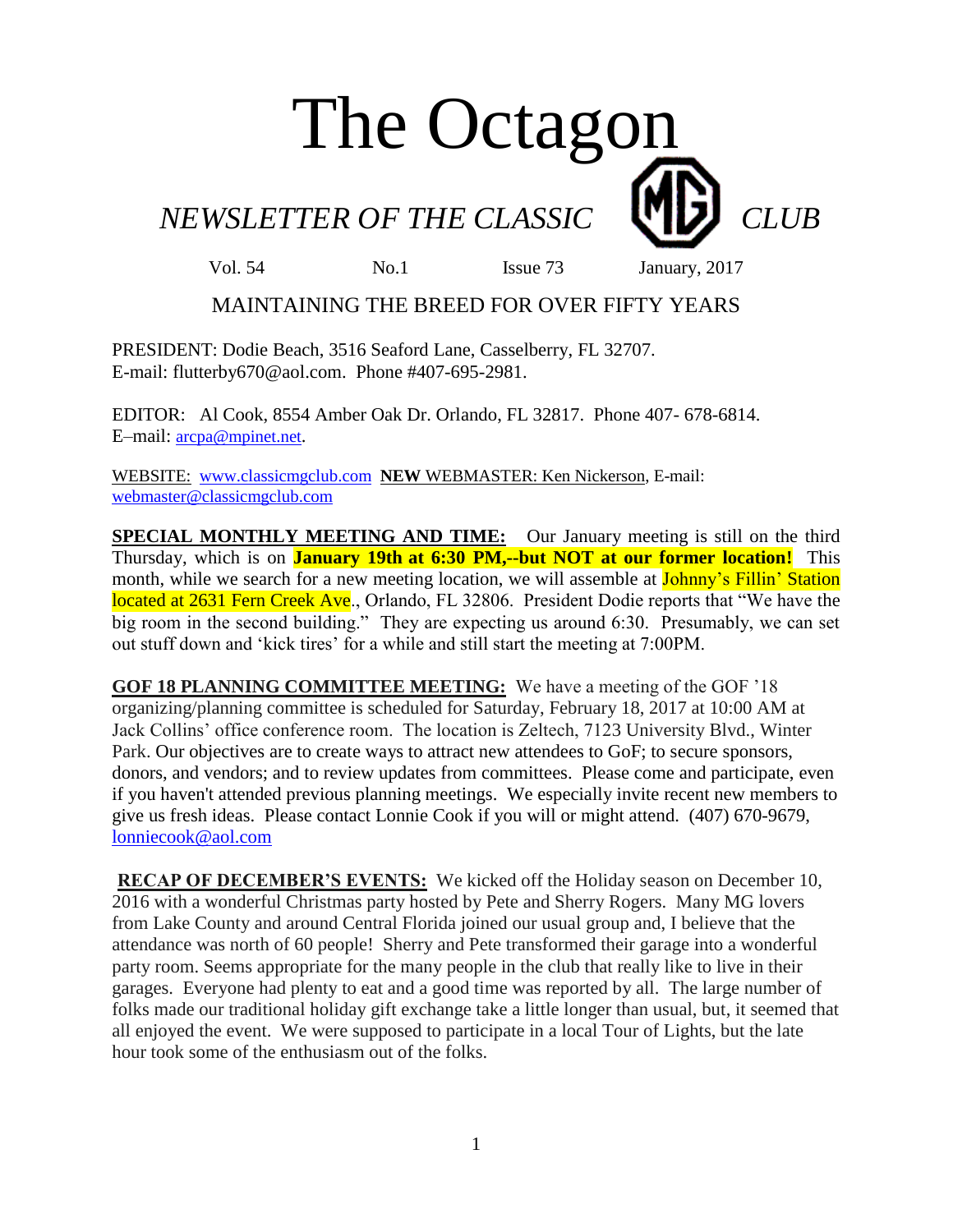The usual meeting in December has, for many years, been replaced by a Tour of Lights and this took the place of our regular Third Thursday Meeting. The problem was that we couldn't secure the Party Room at Tibby's on Thursday and had to move our meeting/tour up to Tuesday, December  $13<sup>th</sup>$ . Well, the lights were bright, but the combination of the weather and the date drove down the number of drivers. Many of our group went directly to Tibby's where we experienced our second Challenge – their computer system was down and they couldn't take orders! Not to fear, however. They offered free drinks for all as we waited for them to emerge into the 21<sup>st</sup> century and take our dinner orders! Fortunately, the system was soon back on line and we had a wonderful time, as we had expected.

#### **CLASSIC MG CLUB NAME TAG**

John Camichos designed a terrific name tag that is an exact replica of the original club badge. Brushed metallic plastic with magnetic clasp. Cost about \$15.00. Order from:

> Acme Sign & Stamp 822 N Mills Ave Orlando, FL 32803 [\(407\) 898-5550](javascript:void(0))



#### **ROSTER UPDATE**

We are updating our club roster and newsletter mailing list. Will you please send the following information to Lonnie Cook, lonniecook@aol.com

- > First, Last, and Spouse Name
- > Email Address (spouse email, too if you want.)
- > Postal Mailing Address
- > Home, Business, Cell Phone numbers (spouse phone numbers, too, if you want.)
- > MG(s) and Brit-cars that you own.

#### **WELCOME NEW MEMBERS**

Claude and Stefanie Laborde from Winter Park contacted our website to join the club. They have an orange 1971 MGB roadster with wire wheels. They hope to have a new water pump and brakes completed in time for the January overnight to Avon Park.

Sterling Frey from Clermont has a very early 1950 TD that was one of the first 250 TDs produced of the total of almost 30,000. It has slotted wheels instead of pierced wheels that were common on most MGs that followed.

#### **JANUARY OVERNIGHT DRIVING EVENT:**

January Overnighter: Date: Saturday Jan. 28, 2017. Destination: Hotel Jacaranda, Avon Park. Assemble at McDonald's on So. Orange Ave. (just North of Michigan) at 9:00 AM. There will be a driver's meeting at 9:15 in the rear parking lot. Departure WILL BE at 9:30. A pit stop will be in Poinciana and lunch will be in Frostproof. Room rates will be \$69.95 plus tax (\$76.25 total) regardless of room class. We will again have the lounge area on the seconded floor, which opens onto the balcony, for our cocktail party. A continental breakfast is included. 14 rooms will